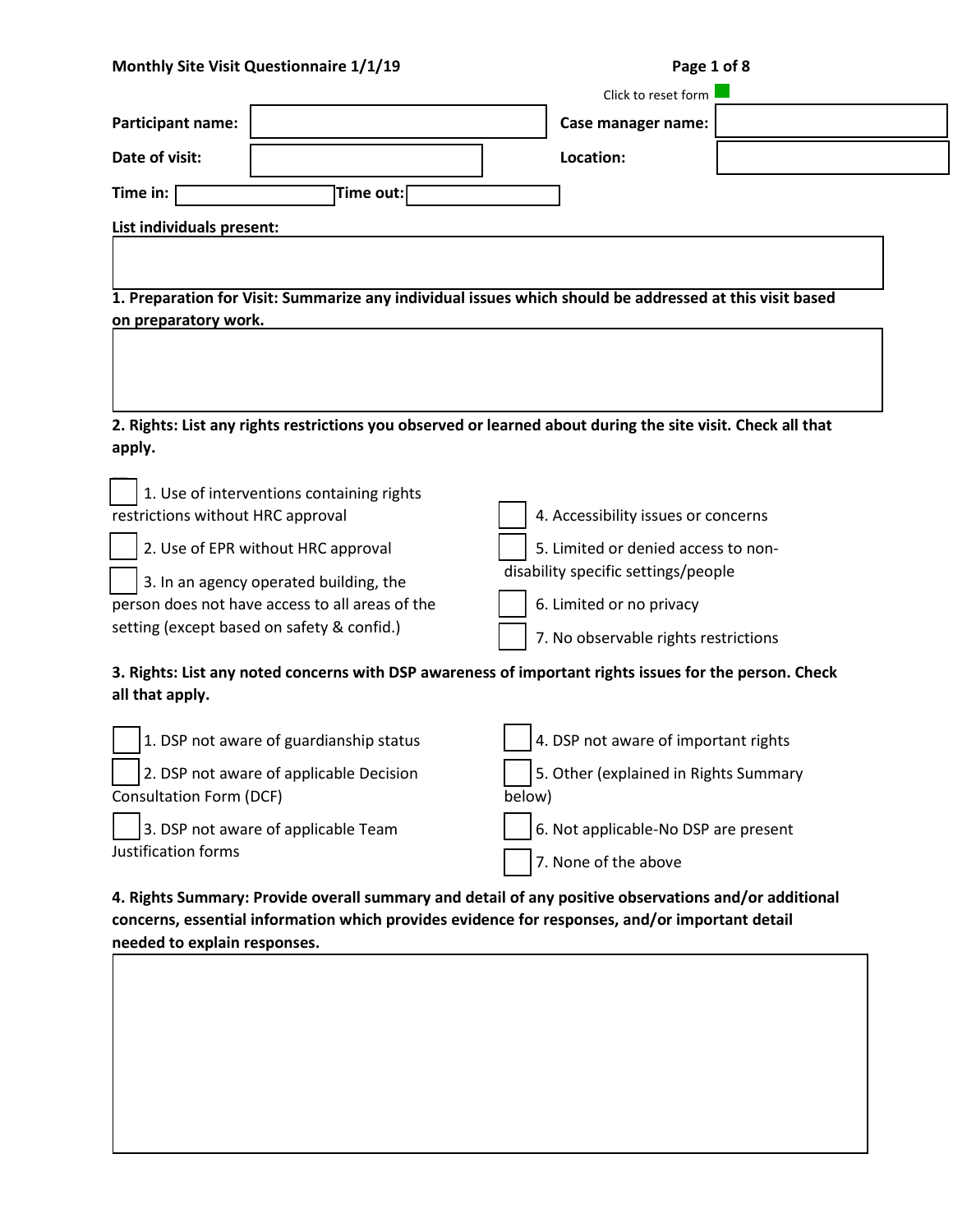# **5. Individual Satisfaction: List any concerns identified regarding individual satisfaction. Check all that apply.**

| 1. Not satisfied with living care<br>arrangement                                                                                                                                                                                                 | 8. Not satisfied with his/her community                           |  |
|--------------------------------------------------------------------------------------------------------------------------------------------------------------------------------------------------------------------------------------------------|-------------------------------------------------------------------|--|
| 2. Not satisfied with the level of choice                                                                                                                                                                                                        | access and involvement                                            |  |
| offered in shopping for clothes, groceries, or                                                                                                                                                                                                   | 9. Not satisfied with level of access to                          |  |
| other personal preferences                                                                                                                                                                                                                       | personal money                                                    |  |
| 3. Not satisfied with choice of housemates                                                                                                                                                                                                       | 10. Not satisfied with access to<br>transportation                |  |
| 4. Not satisfied with level of choice offered<br>in determining personal schedule                                                                                                                                                                | 11. Not satisfied with job or job-related                         |  |
| 5. Has complaints about providers                                                                                                                                                                                                                | supports                                                          |  |
| 6. Not satisfied with level of involvement in<br>meal planning and choice of meals                                                                                                                                                               | 12. Other (explained in Individual<br>Satisfaction Summary below) |  |
| 7. Not satisfied with current relationships                                                                                                                                                                                                      | 13. No concerns identified at this site visit                     |  |
| 6. Individual Satisfaction: List any concerns the person has with the ISP. Check all that apply.                                                                                                                                                 |                                                                   |  |
| 1. No longer satisfied with Vision(s)                                                                                                                                                                                                            |                                                                   |  |
| 2. Not satisfied with Desired Outcomes (Goals)                                                                                                                                                                                                   |                                                                   |  |
| 3. Not satisfied with the support he/she is receiving to accomplish his/her goals                                                                                                                                                                |                                                                   |  |
| 4. Other (explained in Individual Satisfaction Summary below)                                                                                                                                                                                    |                                                                   |  |
| 5. No concerns identified                                                                                                                                                                                                                        |                                                                   |  |
| 7. Individual Satisfaction: Is the person currently satisfied with his/her job status?                                                                                                                                                           |                                                                   |  |
| 1. Currently working and wants to keep working                                                                                                                                                                                                   |                                                                   |  |
| 2. Currently not working but wants to work                                                                                                                                                                                                       |                                                                   |  |
| $\bigcup$ 3. Currently does not want to work                                                                                                                                                                                                     |                                                                   |  |
| 8. Individual Satisfaction Summary: Individual Satisfaction Summary: Based on above responses and<br>any additional information gathered, how satisfied is the person with current services, choices,<br>providers, relationships, and supports? |                                                                   |  |
| $\bigcirc$ 1. Very $\bigcirc$ 2. Mostly $\bigcirc$ 3. A little $\bigcirc$ 4. Not at all $\bigcirc$ 5. Cannot determine                                                                                                                           |                                                                   |  |
| 9. Individual Satisfaction Summary: Provide detail of any positive observations and/or additional                                                                                                                                                |                                                                   |  |

**concerns, essential information which provides evidence for responses, and/or important detail needed to explain responses.**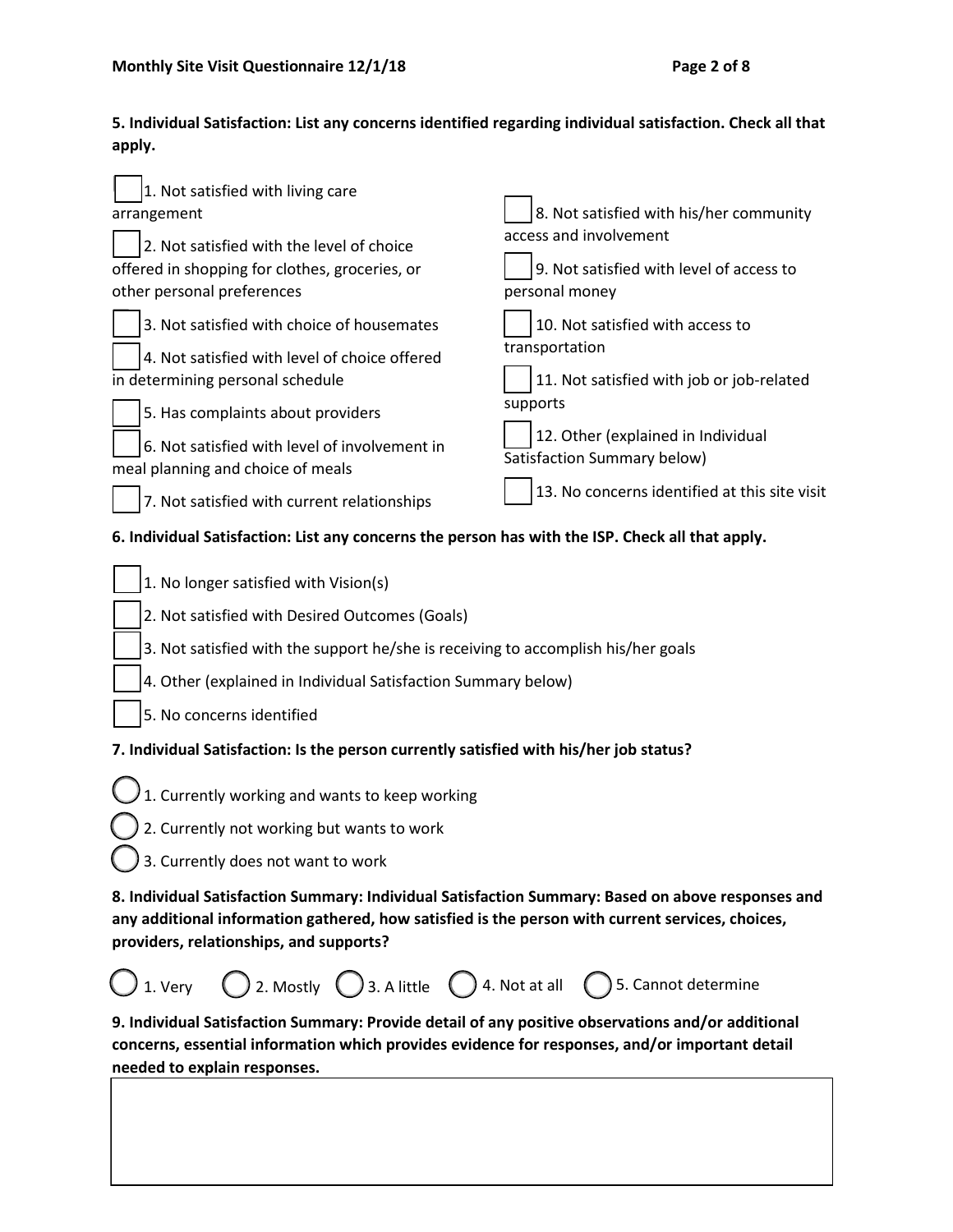**10. Environment: List any concerns with the environment at home or agency operated facility. Check all that apply.**

| 1. NA on community site visit                   | 5. Unsafe medication storage                 |
|-------------------------------------------------|----------------------------------------------|
| 2. Unhealthy conditions (e.g., excessive        | 6. Obvious need for environmental            |
| dirt, stale food, bugs, mold, rodent droppings, | modification                                 |
| etc.)                                           | 7. Other (explained in Environment           |
| 3. Setting unsafe                               | Summary below)                               |
| 4. Lack of access to adequate food              | 8. No concerns identified at this site visit |

**11. Environment Summary: Provide detail of any positive observations as well as additional concerns, essential information which provides evidence for responses, and/or important detail needed to explain responses.**

**12. Equipment: List any equipment in a person's ISP that is not present and functioning at the site if applicable to the person. Check all that apply.**

1. Durable Medical Equipment

2. Assistive Technology

3. Augmentive Communication Device

4. Personal Support Technology

5. No concerns identified during the site visit

**13. Equipment Summary: List the specific items seen and working as well as those that were seen but not functioning or not being used as indicated. Explain follow up action needed.**

**14. Health: List any concerns with the presentation of the person observed during the site visit. Check all that apply.**

| 1. Observable unmet physical needs (injury,<br>sickness) | 4. Signs of pain including dental pain    |
|----------------------------------------------------------|-------------------------------------------|
| 2. General appearance (clothing, grooming,               | 5. Other (explained in Health Summary     |
| etc.)                                                    | Question below)                           |
| 3. Odor (indicating sickness, hygiene, high              | 6. No concerns identified during the site |
| blood sugar, etc.)                                       | visit                                     |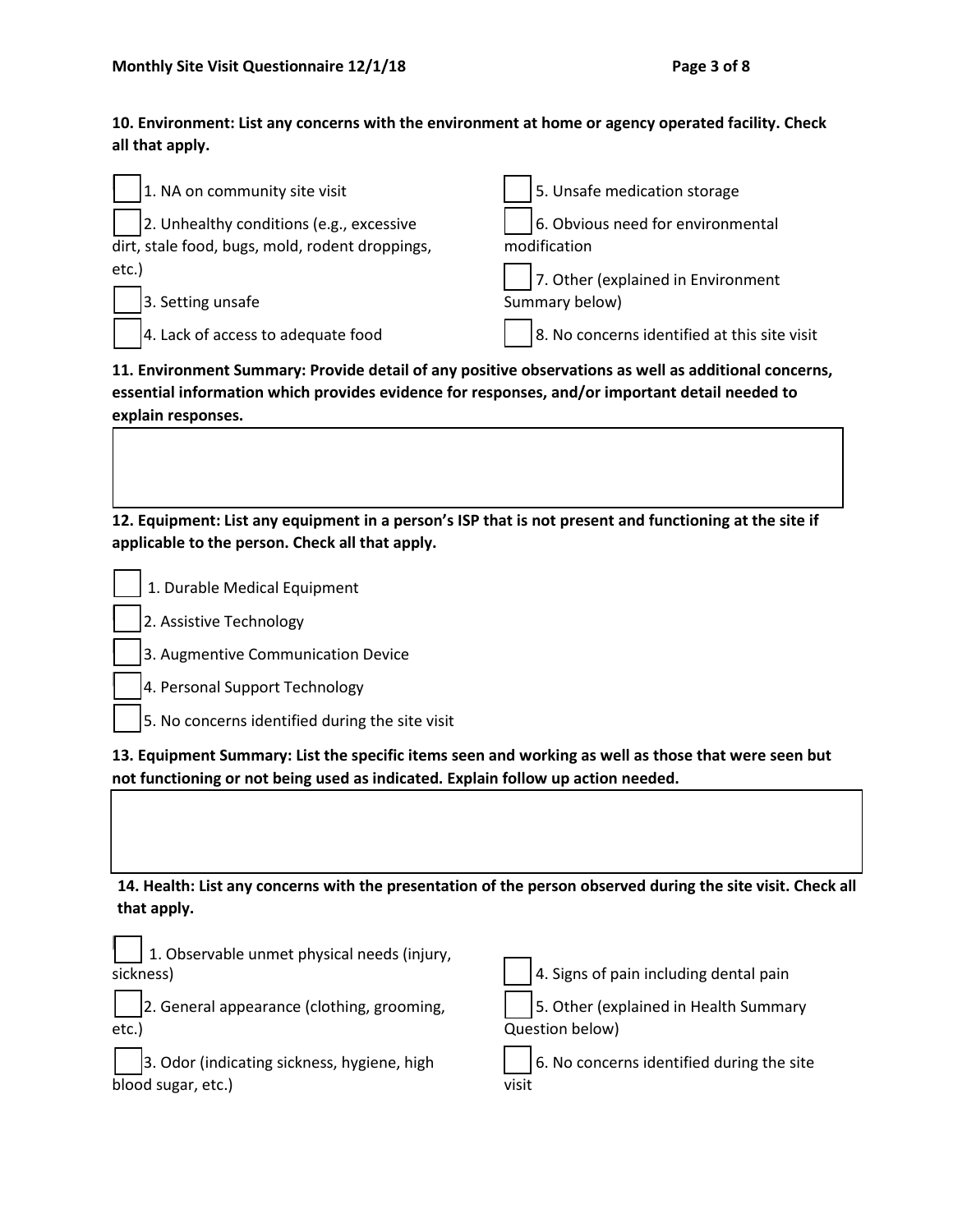### **15. Health: List any changes in health status identified at the site visit. Check all that apply.**

| 1. Changes in seizure frequency           | 5. Changes in activity level, mood, or other typical |
|-------------------------------------------|------------------------------------------------------|
| 2. Changes in aspiration frequency or new | behavior/routines that may indicate a health concern |
| signs/symptoms of aspiration              | 6. Unexpected weight gain or loss                    |
| 3. Changes in sleep patterns              | 7. Other (explained in Health Summary question       |
| 4. Changes in bowel/bladder function      | below)                                               |
|                                           | 8. No noted concerns                                 |

**16. Health: At least quarterly, list any missing, inaccurate, or outdated health related documents that belong at the setting or should be electronically accessible to DSP. Check all that apply.**

|       | 1. HCP                                  | 7. MAR, including PRN medications                |
|-------|-----------------------------------------|--------------------------------------------------|
|       | 2. MERP                                 | 8. Health tracking not complete as required      |
|       | 3. CARMP                                | 9. Other (explained in Health Summary            |
|       | 4. Dietary instruction                  | question)                                        |
|       | 5. Oral care plans                      | 10. Quarterly review already complete            |
| order | 6. Hospital discharge plan or physician | 11. No missing, outdated, or inaccurate<br>plans |

**17. KPI #2: Health (Medical Appointments): How many health-related appointments have been completed during the calendar month prior to this month's site visit?**

**18. KPI #2: Health (Medical Appointments) How many health-related appointments should have been completed during the calendar month prior to this month's site visit?**

**19. Health (Medical Appointments): Based on preparation and completion of this site visit, list appointments that should be scheduled timely (e.g. swallow study ordered but not scheduled.)**

**20. Health: Are there any observable, documented or reported concerns that indicate the need for a referral to or consultation with an existing or new therapy discipline?**

)1. Yes (explained in Health Summary below)  $\mathbb C$  ) 2. No (explained in Health Summary below)

**21. Health Summary: Provide detail of any additional concerns, essential information which provides evidence for responses, and/or important detail needed to explain responses.**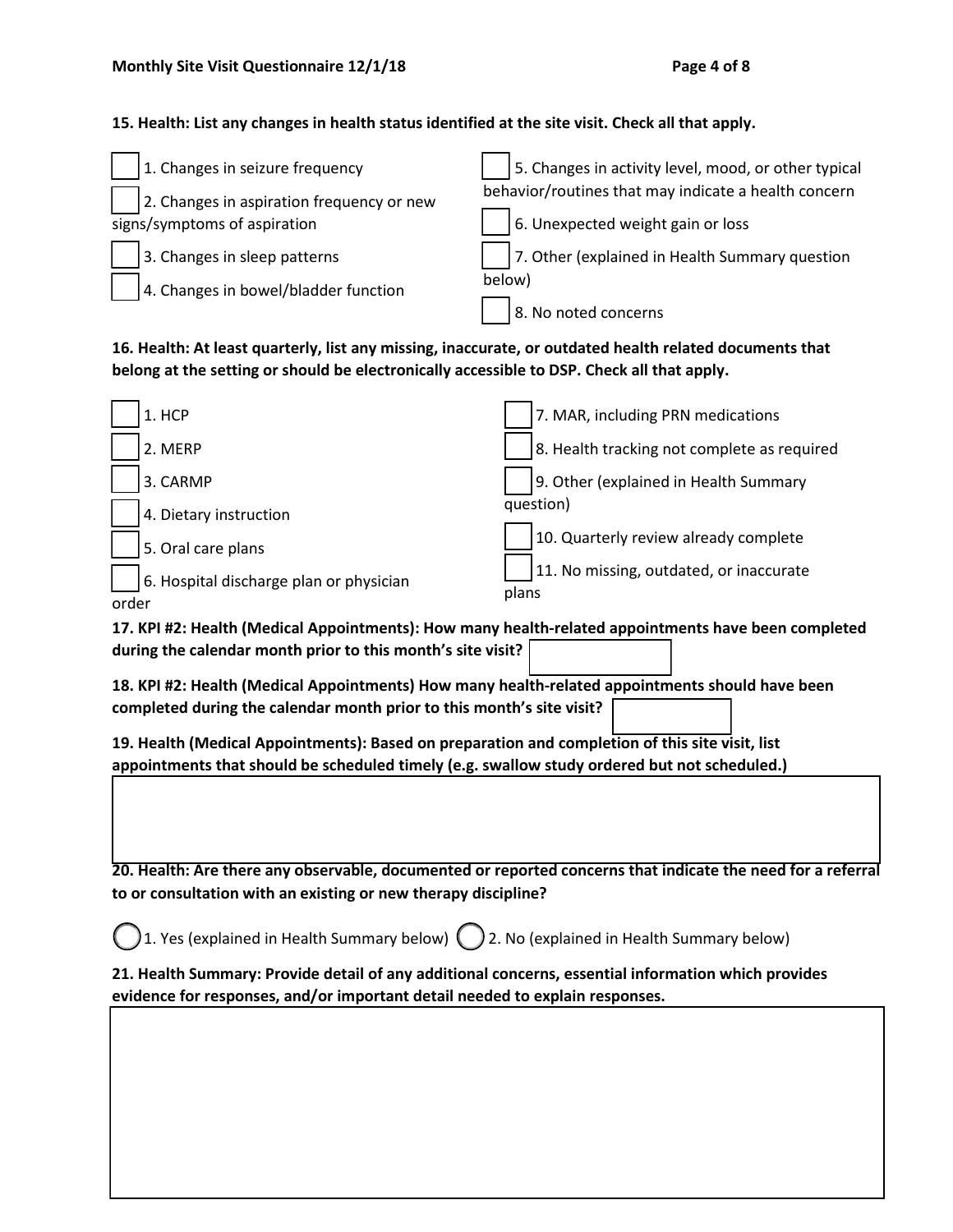**22. Behavior: List any behavior plans that DSP are not aware of when applicable to the person. Check all that apply.**



1. Yes (explained in Service Delivery Summary below) 2. No (explained in Service Delivery Summary below)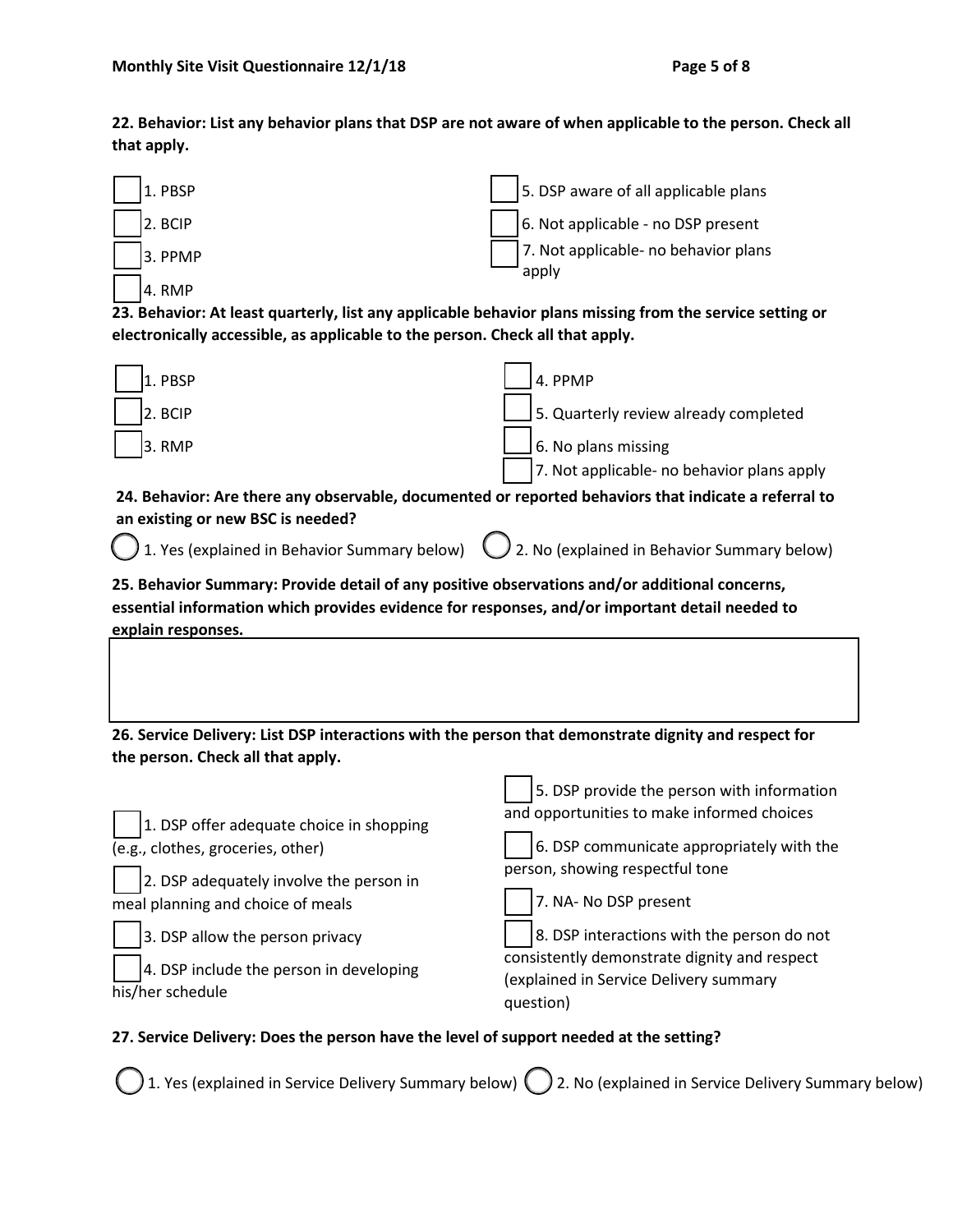**28. KPI #3: Service Delivery: (CCS in Non-Disability Specific Settings): Is the person accessing CCS in a non-disability specific setting?**

Yes  $\bigcirc$  2. No  $\bigcirc$  3. Does not have CCS

**29. Service Delivery Summary: Provide detail of any positive observations as well as additional concerns, essential information which provides evidence for responses, and/or important detail needed to explain responses.**

**30. ISP: Is the complete ISP, including TSS and WDSI's, current and accessible to the DSP at the site?**

| 1. Yes                                                                                                                                                                  |                                         |                                                          |                                                                                                                                                                                  |
|-------------------------------------------------------------------------------------------------------------------------------------------------------------------------|-----------------------------------------|----------------------------------------------------------|----------------------------------------------------------------------------------------------------------------------------------------------------------------------------------|
| 2. No                                                                                                                                                                   |                                         |                                                          |                                                                                                                                                                                  |
|                                                                                                                                                                         |                                         | 3. Partial (explained in ISP Summary below)              |                                                                                                                                                                                  |
| 4. Unable to determine if no DSP are present or visit occurs in community setting                                                                                       |                                         |                                                          |                                                                                                                                                                                  |
|                                                                                                                                                                         |                                         | 31. ISP: Can DSP describe essential elements of the ISP? |                                                                                                                                                                                  |
| 1. Yes                                                                                                                                                                  | 2. No                                   | 3. Partial                                               | 4. Unable to determine at this site visit                                                                                                                                        |
|                                                                                                                                                                         |                                         |                                                          | 32. ISP: Can DSP describe their role in implementing TSS and WDSI's?                                                                                                             |
| 1. Yes                                                                                                                                                                  | )2. No                                  |                                                          | $\bigcirc$ 3. Partial $\bigcirc$ 4. Unable to determine at this site visit                                                                                                       |
|                                                                                                                                                                         |                                         |                                                          | 33. ISP: Is work on Desired Outcomes documented or demonstrated?                                                                                                                 |
|                                                                                                                                                                         | 1. Yes (Explained in ISP Summary below) |                                                          | 3. Partial (Explained in ISP summary below)                                                                                                                                      |
| 2. No (Explained in ISP Summary below)<br>4. Unable to determine at this visit                                                                                          |                                         |                                                          |                                                                                                                                                                                  |
| 34. KPI #1: (ISP Implementation): Does the balance of the evidence suggest that the ISP is being<br>implemented?                                                        |                                         |                                                          |                                                                                                                                                                                  |
| ) 1. Yes                                                                                                                                                                | ) 2. No                                 |                                                          | $\bigcirc$ 3. Partial $\bigcirc$ 4. Unable to determine at this site visit                                                                                                       |
| 35. ISP: Are there any significant health, behavior, individual preferences, other life changes or other<br>notable issues that may suggest the need to revise the ISP? |                                         |                                                          |                                                                                                                                                                                  |
|                                                                                                                                                                         | 1. Yes (explained in summary below)     |                                                          | $)$ 2. No (explained in summary below)                                                                                                                                           |
|                                                                                                                                                                         |                                         |                                                          | 36. ISP Summary: Provide detail of any additional concerns, essential information which provides<br>evidence for responses, and/or important detail needed to explain responses. |
|                                                                                                                                                                         |                                         |                                                          |                                                                                                                                                                                  |
|                                                                                                                                                                         |                                         |                                                          |                                                                                                                                                                                  |
|                                                                                                                                                                         |                                         |                                                          |                                                                                                                                                                                  |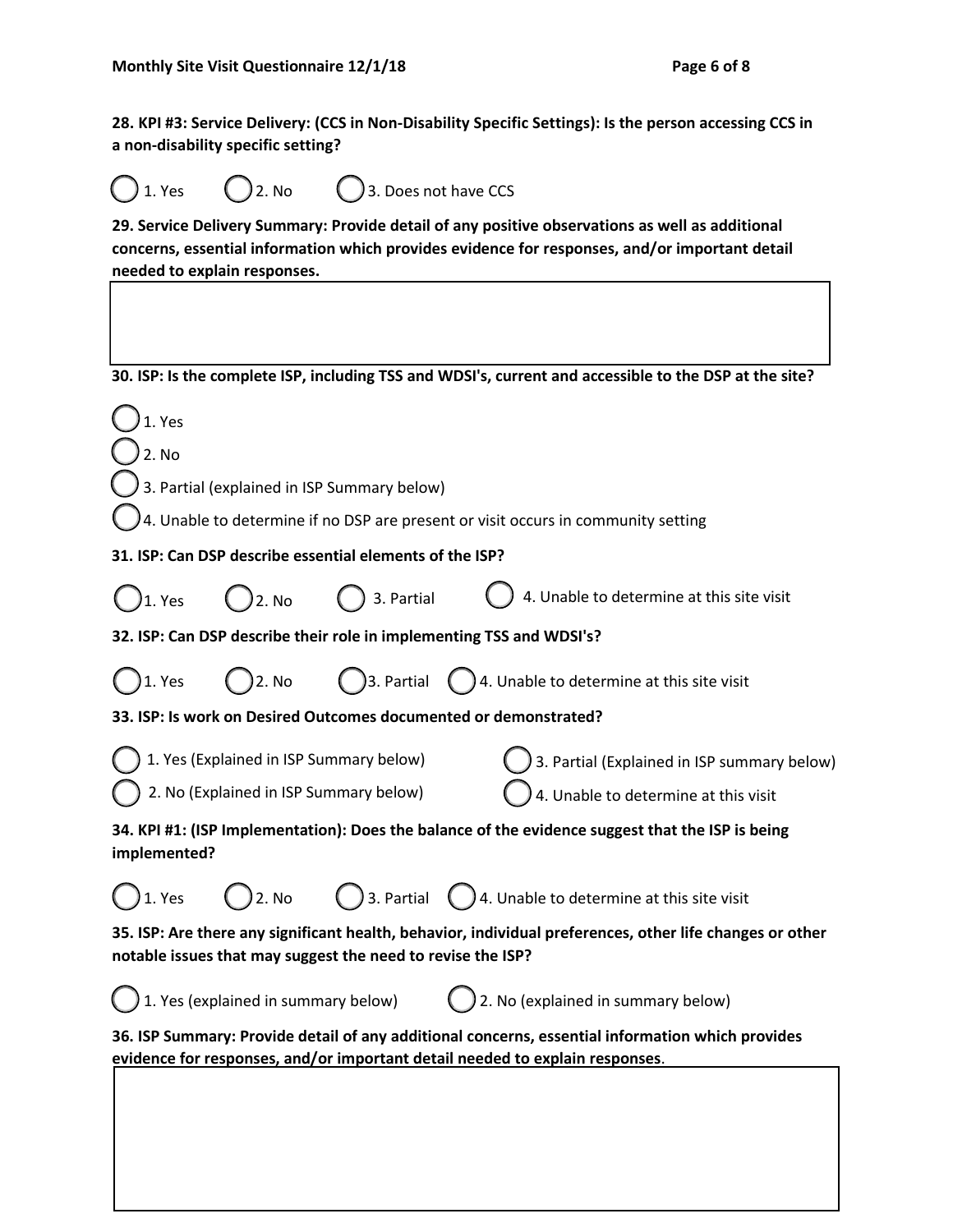### **37. ANE: Are there any reportable incidents identified during the site visit?**

| ◯1. Yes (explained in ANE Summary question below) ◯ 2. No |  |
|-----------------------------------------------------------|--|
|                                                           |  |

## **38. ANE: Do DSP know how to report ANE?**

1. Yes 2. No  $\binom{3}{2}$  3. NA-No DSP Present

**39. ANE: Is the IASP being followed (when applicable)?**

1. Yes  $( )$  2. No  $( )$  3. NA- Provider has not provided IASP  $( )$  4. NA- No known ANE report

## **40. ANE: If an ANE investigation was opened, check the response that applies since last site visit.**

1. A Decision Letter: SUBSTANTIATED was received, an IDT meeting that covers all areas in the decision letter was held, and the meeting minutes were sent to IMB within 10 days of receipt of the letter.

2. A Decision letter: SUBSTANTIATED was received, and an IDT meeting and/or submission of meeting minutes to cover ALL the areas in the Decision Letter is still needed.

3. No Decision Letter received so far.

4. Not applicable - No open ANE investigation.

## **41. ANE: If an ANE investigation was opened, check the response that applies since last visit.**

1. A Closure Letter: SUBSTANTIATED was received, and I verbally notified the victim of the outcome from the closure letter during this visit.

2. A Closure Letter: UNSUBSTANTIATED was received, and I verbally notified the alleged victim of the outcome from the closure letter during this visit.

3. No Closure Letter received so far.

4. Not applicable - No open ANE investigation.

**42. ANE Summary: Provide detail of any additional concerns, essential information which provides evidence for responses, and/or important detail needed to explain responses.**